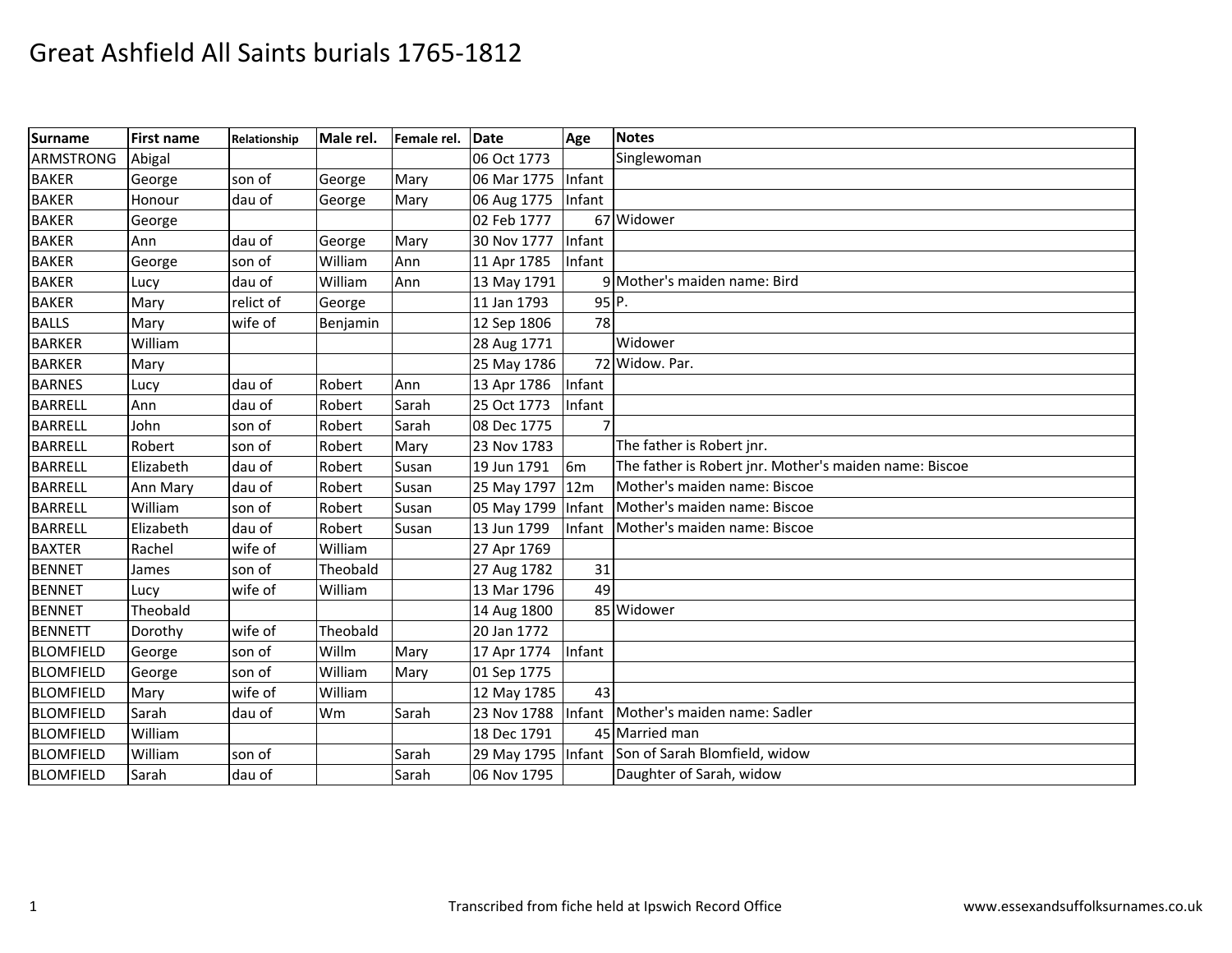| <b>Surname</b>    | <b>First name</b> | Relationship | Male rel. | Female rel. | Date        | Age            | <b>Notes</b>                                                                    |
|-------------------|-------------------|--------------|-----------|-------------|-------------|----------------|---------------------------------------------------------------------------------|
|                   |                   |              |           |             |             |                |                                                                                 |
| <b>BOLTON</b>     | William           | son of       | Thomas    | Mary        | 24 Apr 1811 |                | Infant Mother's maiden name: Pryor. The child had only been baptised privately. |
| <b>BRADBROOK</b>  | Robert            |              |           |             | 12 May 1770 |                |                                                                                 |
| <b>BRASTED</b>    | John              |              |           |             | 04 Apr 1799 |                | 40 Married man                                                                  |
| <b>BREAME</b>     | Abigal            | dau of       | Willm     | Abigal      | 17 Jul 1776 |                | Had been privately baptised 19 May.                                             |
| <b>BREAME</b>     | Jemima            |              |           |             | 20 Jun 1801 |                | 21 Single woman                                                                 |
| <b>BROOKS</b>     | William           |              |           |             | 28 Aug 1770 |                |                                                                                 |
| <b>BROOKS</b>     | Elizth            |              |           |             | 22 Dec 1774 |                | 78 Widow. Abode: Redgrave                                                       |
| <b>BROOKS</b>     | Susan             | dau of       | John      |             | 02 Jul 1784 |                | 19 Daughter of John Brook, widower                                              |
| <b>BROOKS</b>     | Elizabeth         | dau of       | John      |             | 28 Feb 1786 |                | 17 Daughter of John Brooks, widower                                             |
| <b>BROOKS</b>     | Abigall           |              |           |             | 13 Sep 1787 |                | 80 Widow                                                                        |
| <b>BROOKS</b>     | Sarah             |              |           |             | 21 Sep 1796 |                | 47 Single woman                                                                 |
| <b>BROWNE</b>     | Stephen           |              |           |             | 16 Feb 1786 |                | 69 Single man. Abode: Cavendish, Suffolk                                        |
| <b>BRUCE</b>      | John              |              |           |             | 02 Jul 1773 |                | 20 Singleman                                                                    |
| <b>BUCKLE</b>     | James             | son of       | Giles     | Susan       | 15 May 1768 |                |                                                                                 |
| <b>BUCKLE</b>     | Martin            | son of       | Robert    | Martha      | 26 Apr 1778 | Infant         |                                                                                 |
| <b>BUCKLE</b>     | Robert            | son of       | Robert    | Martha      | 01 Oct 1782 | Infant         |                                                                                 |
| <b>BUCKLE</b>     | John              | son of       | Robert    | Martha      | 04 Jan 1784 | Infant         |                                                                                 |
| <b>BUCKLE</b>     | Martha            | wife of      | Robert    |             | 31 Jul 1785 |                |                                                                                 |
| <b>BUCKLE</b>     | Thomas            | son of       | Robert    | Martha      | 04 Oct 1785 | Infant         | Martha is deceased                                                              |
| <b>BUCKLE</b>     | Thomas            | son of       | Thomas    | Ann         | 18 Jun 1794 | 4 <sub>m</sub> | Mother's maiden name: Payne                                                     |
| <b>BUCKLE</b>     | Ann               | wife of      | Thomas    |             | 26 Feb 1795 |                | 31 Maiden name: Payne                                                           |
| <b>BUCKLE</b>     | Jemima            | dau of       | Thomas    | Esther      | 26 Mar 1797 | Infant         | Mother's maiden name: Balam                                                     |
| <b>BUCKLER</b>    | Giles             |              |           |             | 29 May 1793 |                | 74 Married man                                                                  |
| <b>BURRELL</b>    | Mary              | dau of       | Charles   | Mary        | 10 Dec 1780 |                |                                                                                 |
| <b>BURROUGHS</b>  | Sarah             | dau of       | Robert    | Sarah       | 29 Jun 1771 |                |                                                                                 |
| <b>BUTCHER</b>    | William           |              |           |             | 10 May 1789 |                | 32 Married man                                                                  |
| <b>CARRINGTON</b> | Sarah             |              |           |             | 24 Jan 1766 |                | Widow                                                                           |
| <b>CARTER</b>     | John              | son of       | Richard   |             | 15 Jun 1803 |                | 18 Single man                                                                   |
| <b>CARVER</b>     | Sarah             | wife of      | William   |             | 03 Jun 1774 |                |                                                                                 |
| CHA[S_]E          | William           | son of       | John?     |             | 02 Nov 1803 |                | 17 Small pox                                                                    |
| <b>CHANDLER</b>   | Thomas            |              |           |             | 12 Mar 1784 | 60             |                                                                                 |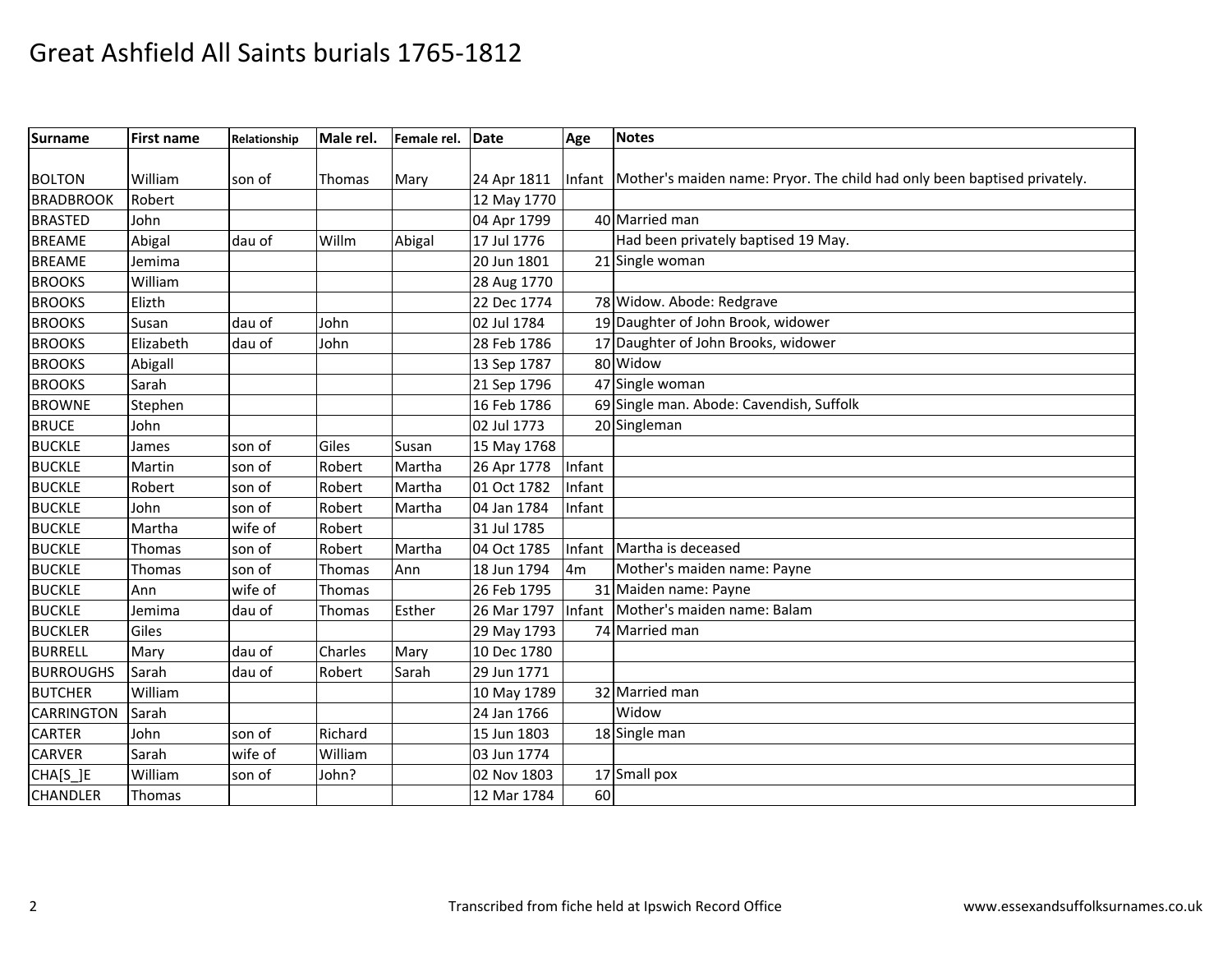| <b>Surname</b>   | <b>First name</b> | Relationship | Male rel. | Female rel.    | <b>IDate</b>       | Age    | <b>Notes</b>                                   |
|------------------|-------------------|--------------|-----------|----------------|--------------------|--------|------------------------------------------------|
| <b>CHASE</b>     | John              |              |           |                | 16 Mar 1808        |        | 45 Married man                                 |
| <b>CHAZE</b>     | John              |              |           |                | 06 Mar 1795        |        | 70 John Chaze senr, widower.                   |
| <b>CLARKE</b>    | Mary              | wife of      | Joseph    |                | 14 Jan 1766        |        |                                                |
| <b>CLARKE</b>    | Thomas            | son of       | Joseph    |                | 04 Mar 1766        |        | Son of Joseph Clarke, widower.                 |
| <b>CLARKE</b>    | Joseph            | son of       | Joseph    |                | 31 Oct 1766        |        | Son of Joseph Clarke, widower                  |
| <b>CLARKE</b>    | Abraham           | son of       | Joseph    |                | 07 Sep 1767        |        | Son of Joseph Clarke, widower                  |
| <b>CLARKE</b>    | Joseph            |              |           |                | 15 Jan 1790        |        | 53 Married man                                 |
| <b>CLUTRUM</b>   | Sarah             |              |           |                | 21 Apr 1770        |        | Widow                                          |
| <b>COCKSEDGE</b> | George            | son of       | Richard   | Frances        | 05 Mar 1766        |        |                                                |
| <b>COCKSEDGE</b> | Richard           | son of       | Richard   | Frances        | 14 Nov 1767        |        |                                                |
| <b>COCKSEDGE</b> | Susan             | dau of       | Richard   | Frances        | 13 Jan 1770        |        |                                                |
| <b>COCKSEDGE</b> | Frances           | wife of      | Richard   |                | 12 Feb 1771        |        |                                                |
| <b>COCKSEDGE</b> | Thurrell          | son of       | Richard   | Elizth         | 25 Jun 1784        | Infant | $ P_{1} $                                      |
| <b>COCKSEDGE</b> | Thurrell          | son of       | Richard   | Elizth         | 09 Oct 1785        | Infant | $ P_{1} $                                      |
| <b>COCKSEDGE</b> | Thurrell          | son of       | Richard   | Elizth         | 18 Sep 1787        | Infant | Par.                                           |
| <b>COCKSEDGE</b> | Maria             | dau of       | Richard   | Elizabeth      | 16 Sep 1792        | Infant | Mother's maiden name: Baxter                   |
| <b>COCKSEDGE</b> | Richard           |              |           |                | 28 Dec 1804        |        | 67 Married man                                 |
| <b>CODD</b>      | George Rice       | son of       | George    | Mary           | 10 Oct 1791        | Infant | Mother's maiden name: Stern. Abode: Stowmarket |
| CODD             | Frances           | relict of    | Simon     |                | 27 May 1799        |        | 57 Maiden name: Rice                           |
| <b>CODD</b>      | Mary              | wife of      | George    |                | 04 Oct 1810        |        | 39 Abode: Felsham                              |
| <b>COOK</b>      | Elizabeth         | wife of      | Roger     |                | 16 Dec 1779        | 78     |                                                |
| <b>COOKE</b>     | William           | son of       | Thomas    | <b>Tamasin</b> | 22 May 1775 Infant |        |                                                |
| <b>COOKE</b>     | Zacharias         | son of       | Thomas    | Tamasin        | 22 Apr 1783        | Infant |                                                |
| <b>COOKE</b>     | Roger             |              |           |                | 30 Sep 1783        |        | 80 Widower                                     |
| <b>COOKE</b>     | Zachariah         | son of       | Thomas    | Tamasin        | 01 Aug 1799        |        | 8 Mother's maiden name: Baker                  |
| <b>COOKE</b>     | George            |              |           |                | 07 Jan 1802        |        | 23 Single man                                  |
| <b>CORBAL</b>    | Frances           | dau of       | George    | Mary           | 25 May 1795 2y6m   |        | Mother's maiden name: Loveach                  |
| <b>CORNISH</b>   | William           | son of       | William   | Mary           | 15 Mar 1766        |        |                                                |
| <b>CORNISH</b>   | George            | son of       | John      | Mary           | 23 Jun 1771        |        |                                                |
| <b>CORNISH</b>   | John              |              |           |                | 02 Feb 1773        |        | 50 Married man                                 |
| <b>CORNISH</b>   | William           | son of       | John      | Mary           | 28 Feb 1773        |        | Infant Son of the (late) John & Mary Cornish   |
| <b>CORNISH</b>   | Mary              | wife of      | William   |                | 05 Mar 1785        | 59     |                                                |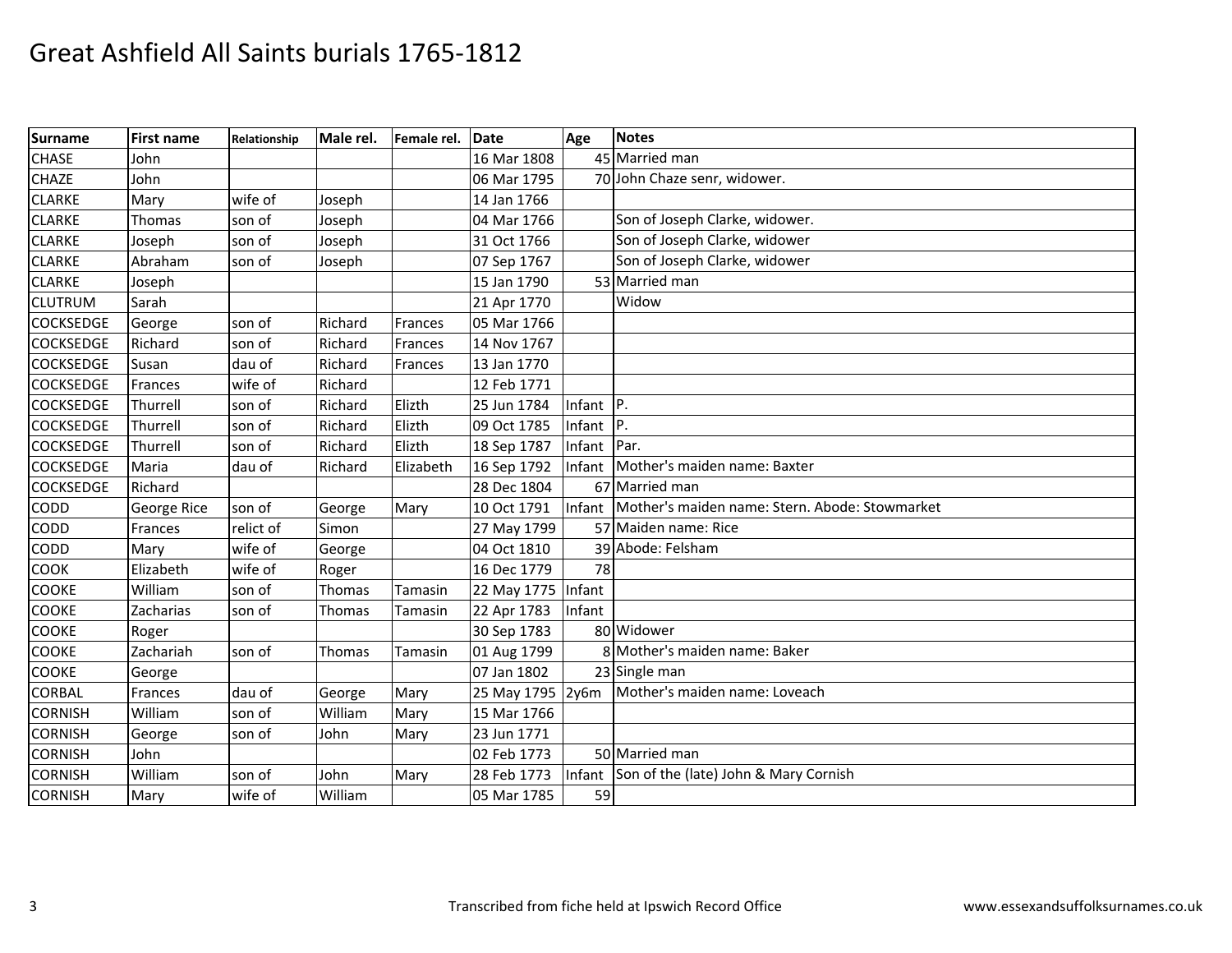| Surname         | <b>First name</b> | Relationship | Male rel.    | Female rel.     | Date               | Age    | <b>Notes</b>                                             |
|-----------------|-------------------|--------------|--------------|-----------------|--------------------|--------|----------------------------------------------------------|
| <b>CORNISH</b>  | Margaret          | wife of      | William      |                 | 01 Dec 1799        | 50     |                                                          |
| <b>CORNISH</b>  | William           |              |              |                 | 18 Feb 1800        |        | 72 Widower                                               |
| <b>COULDHAM</b> | Thomas            |              |              |                 | 18 Jan 1798        |        | 65 Bachelor                                              |
| <b>DANIELS</b>  | Henry             |              |              |                 | 05 Jan 1807        |        | 73 Single man                                            |
| <b>DOWNS</b>    | Sarah             |              |              |                 | 16 Jan 1767        |        | Widow                                                    |
| <b>DRAKE</b>    | Alice             | wife of      | Edmund       |                 | 14 Feb 1789        | 33     |                                                          |
| <b>DRAKE</b>    | Hannah            | dau of       | Edmund       | Alice           | 16 Sep 1792        |        | 17 Daughter of the (late) Edmund. P.                     |
| <b>DRAKE</b>    | Thomas            | son of       | Edmd         |                 | 04 Dec 1805        |        | 22 Lately married                                        |
| <b>DRAKE</b>    | Hannah            | dau of       | Francis      | Ann             | 25 Mar 1808        |        | Infant Mother's maiden name: Ward                        |
| <b>DRAKE</b>    | Francis           |              |              |                 | 01 Apr 1808        |        | 22 Married man, 22 of Ipswich Barracks. Paid 5 shillings |
| <b>EASLEA</b>   | James             | son of       | John         | Sarah           | 08 May 1786 Infant |        |                                                          |
| <b>EASLEA</b>   | Sarah             | dau of       | John         | Sarah           | 06 Sep 1793        |        | 13 Mother's maiden name: Hales                           |
| <b>EASLEA</b>   | <b>Bridgett</b>   | dau of       | John         | <b>Bridgett</b> | 25 Apr 1812        |        | Paid 5 shillings. The father is John jnr.                |
| <b>ELSDEN</b>   | Elizabeth         |              |              |                 | 01 Jun 1768        |        | Widow                                                    |
| <b>FAIRES</b>   | William           |              |              |                 | 09 Nov 1807        |        | 55 Married man                                           |
| <b>FAIRS</b>    | Samuel            | son of       | William      | Mary            | 23 Mar 1793        | Infant | Mother's maiden name: Osberd                             |
| <b>FAIRS</b>    | Mary              | dau of       | William      | Mary            | 08 May 1795 Infant |        | Mother's maiden name: Osbond                             |
| <b>GARRARD</b>  | James             | son of       | <b>Ellis</b> | Elizth          | 13 Aug 1812        | Infant | Mother's maiden name: Pollard                            |
| <b>GRIMWADE</b> | Susan             | dau of       | Edmund       | Mary            | 23 Apr 1765        |        |                                                          |
| <b>GRIMWADE</b> | Mary              | wife of      | Edmund       |                 | 14 Dec 1766        |        |                                                          |
| <b>GRIMWADE</b> | Robert            | son of       | Edmund       |                 | 27 Aug 1775        | 10     |                                                          |
| <b>GRIMWOOD</b> | Edward            |              |              |                 | 24 Feb 1789        |        | 70 Widower                                               |
| <b>HAILES</b>   | Sarah             |              |              |                 | 28 Mar 1795        |        | 73 Widow. Abode: Coddenham                               |
| <b>HALES</b>    | Martha            |              |              |                 | 27 Apr 1793        |        | 79 Widow. Abode: Lawshall, Suffolk                       |
| <b>HAUNTON</b>  | Ary               | wife of      | Thomas       |                 | 05 Dec 1768        |        |                                                          |
| <b>HAUNTON</b>  | Sarah             | dau of       |              | Sarah           | 20 Dec 1775        | Infant |                                                          |
| <b>HAUNTON</b>  | Thomas            |              |              |                 | 25 Mar 1787        |        | 61 Widower. P.                                           |
| <b>HAWARD</b>   | Susan             | dau of       | William      | <b>Tamasin</b>  | 20 Mar 1768        |        |                                                          |
| <b>HAWARD</b>   | William           |              |              |                 | 10 Jul 1768        |        |                                                          |
| <b>HAWARD</b>   | John              | son of       | William      |                 | 10 Jul 1768        |        | Son of late William.                                     |
| <b>HAWARD</b>   | Mary              |              |              |                 | 11 Jan 1781        |        | 50 Widow                                                 |
| <b>HAWARD</b>   | William           |              |              |                 | 24 Sep 1792        |        | 46 Married man. P.                                       |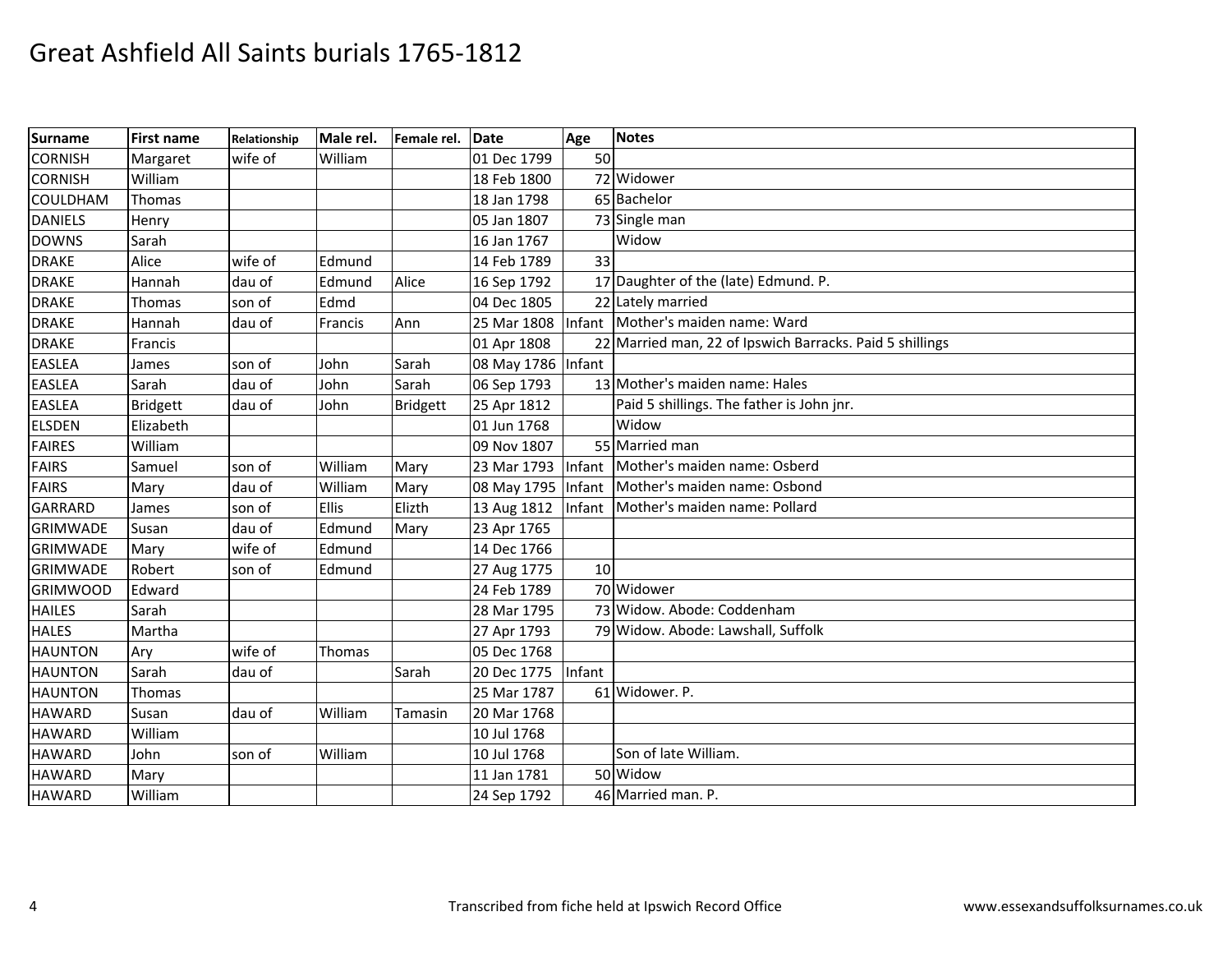| <b>Surname</b>  | <b>First name</b> | Relationship | Male rel. | Female rel. | Date               | Age    | <b>Notes</b>                                 |
|-----------------|-------------------|--------------|-----------|-------------|--------------------|--------|----------------------------------------------|
| <b>HAYWARD</b>  | Tamasin           |              |           |             | 14 Mar 1780        |        | 55 Widow                                     |
| <b>HOWARD</b>   | Mary              |              |           |             | 15 May 1771        |        | 20 Singlewoman                               |
| <b>HUBBARD</b>  | James             | son of       | James     | Martha      | 03 Dec 1772 Infant |        |                                              |
| <b>HUNT</b>     | Ann               | wife of      | John      |             | 11 Jun 1787        |        | Age given in register but very hard to read. |
| <b>HUNT</b>     | John              |              |           |             | 03 Jun 1795        |        | 84 Widower                                   |
| <b>JACQUES</b>  | Samuel            | son of       | Samuel    | Ann         | 18 Sep 1794        |        | 6 Mother's maiden name: Cornish. P.          |
| <b>JAGGARD</b>  | Elizabeth         | dau of       | George    | Susan       | 14 Apr 1765        |        |                                              |
| <b>JIGGINS</b>  | Sarah             | wife of      | William   |             | 28 Mar 1797        |        | 56 Paid 5 shillings. Abode: Riminghall       |
| <b>KEEBLE</b>   | Rebecca           | dau of       | Richard   | Mary        | 16 Jan 1766        |        |                                              |
| <b>KEEBLE</b>   | Sarah             | dau of       | John      | Sarah       | 22 Jan 1775        | Infant |                                              |
| <b>KEEBLE</b>   | Edmund            | son of       | John      | Mary        | 11 Oct 1785        | 20     |                                              |
| <b>KNIGHTS</b>  | James             | son of       | Jonahan   | Susan       | 13 Jan 1766        |        |                                              |
| <b>KNIGHTS</b>  | Jonathan          | son of       | Jonathan  | Susan       | 19 Sep 1770        |        |                                              |
| <b>KNIGHTS</b>  | Jonathan          | son of       | Jonathan  | Susan       | 06 Oct 1771        | Infant |                                              |
| <b>KNIGHTS</b>  | Susan             | wife of      | Jonathan  |             | 31 Jul 1775        |        |                                              |
| <b>KNIGHTS</b>  | Nathaniel         | son of       | Jonathan  |             | 28 Aug 1775        | 6      |                                              |
| <b>MARTIN</b>   | Hannah            | dau of       | Wm        | Elizth      | 28 May 1777 Infant |        |                                              |
| <b>MATTHEWS</b> | Thomas            | son of       | Robert    | Mary        | 18 Aug 1767        |        |                                              |
| <b>MATTHEWS</b> | Elizth            | dau of       | Robert    | Mary        | 04 Jan 1768        |        |                                              |
| <b>MATTHEWS</b> | Robert            |              |           |             | 22 Jun 1770        |        |                                              |
| <b>MATTHEWS</b> | Edward            | son of       | William   |             | 20 Apr 1806        |        | 19 Single man                                |
| <b>MEDCOCK</b>  | Harriet           | dau of       | Robert    | Mary        | 12 Feb 1805        |        | Entry is crossed out                         |
| <b>MULLY</b>    | Sarah             | dau of       | John      | Rebecca     | 14 Dec 1794        |        | 2 Mother's maiden name: Holmes               |
| <b>NORGATE</b>  | Thomas            |              |           |             | 07 Jun 1810        |        | 30 Revd. Single man                          |
| <b>NUNN</b>     | John              |              |           |             | 29 Jun 1773        |        | 50 Married man                               |
| <b>NUNN</b>     | Mary              |              |           |             | 15 Sep 1779        |        | 70 Widow                                     |
| <b>OLDERTON</b> | John              |              |           |             | 19 Apr 1782        |        | 77 Single man                                |
| <b>PARKER</b>   | Elizth            | wife of      | John      |             | 21 Aug 1776        | 70     |                                              |
| <b>PARKER</b>   | Elizabeth         | wife of      | James     |             | 05 Nov 1778        |        |                                              |
| <b>PARKER</b>   | John              |              |           |             | 19 Dec 1787        |        | 76 Widower. Abode: Barningham                |
| <b>PARKER</b>   | Robert            |              |           |             | 31 Oct 1796        |        | 33 Robert Parker jnr, married man            |
| <b>PARKER</b>   | Elizabeth         | widow of     | Robert    |             | 06 Dec 1796        | 30     |                                              |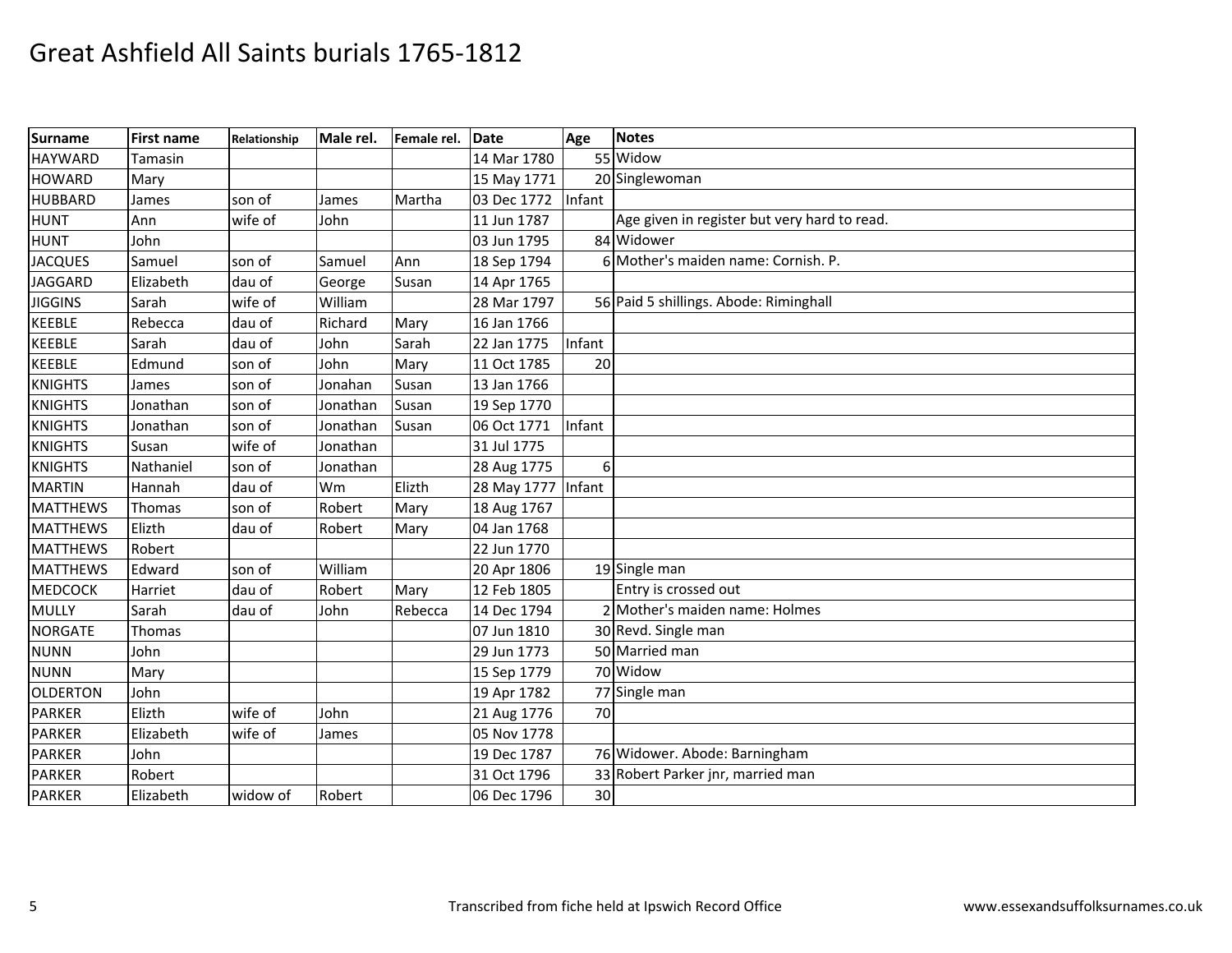| <b>Surname</b> | <b>First name</b> | Relationship | Male rel. | Female rel. | Date        | Age    | <b>Notes</b>                                           |
|----------------|-------------------|--------------|-----------|-------------|-------------|--------|--------------------------------------------------------|
| <b>PARKER</b>  | Elizabeth         | wife of      | Robert    |             | 15 Dec 1796 | 66     |                                                        |
| <b>PEACH</b>   | Jonathan          | son of       |           | Ann         | 08 Nov 1796 | Infant | Son of Ann, single woman                               |
| <b>PECK</b>    | Mary              | dau of       | John      | Mary        | 15 Jan 1793 |        | 5 Mother's maiden name: Girkin                         |
| PLUMMER        | Sarah             | dau of       | John      | Sarah       | 21 Aug 1803 |        | 2 Mother's maiden name: Warren                         |
| POLLARD        | Mary              | dau of       | Robert    | Mary        | 09 Sep 1798 |        | 13 Mother's maiden name: Tydyman                       |
| POLLARD        | Amelia            | dau of       | Robert    | Mary        | 05 May 1799 |        | 12 Mother's maiden name: Tydyman                       |
| POLLARD        | Thomas            |              |           |             | 08 Jan 1804 |        | 91 Widower                                             |
| <b>PRETTY</b>  | John              |              |           |             | 11 Sep 1765 |        |                                                        |
| <b>PRETTY</b>  | Elizabeth         |              |           |             | 10 Jul 1767 |        | Widow                                                  |
| <b>PRETTY</b>  | Robert            |              |           |             | 17 Jan 1782 |        | 36 Singleman                                           |
| <b>PRETTY</b>  | George            | son of       | Thomas    | Mary        | 14 Mar 1784 | Infant |                                                        |
| <b>PRETTY</b>  | Sarah             | dau of       | Thomas    | Mary        | 13 Nov 1798 | Infant | Mother's maiden name: Baker                            |
| <b>PRETTY</b>  | George            | son of       | George    | Lucy        | 17 Dec 1805 | Infant | Mother's maiden name: Cooke                            |
| <b>PRETTY</b>  | Thomas            |              |           |             | 30 Dec 1806 | 55     |                                                        |
| PRUNNIENS?     | John              | son of       | Henry     | Maria       | 26 Mar 1803 | Infant | Mothe's maiden name: Roberts                           |
| <b>PRYOR</b>   | <b>Bridget</b>    | dau of       | Thomas    | Mary        | 09 Sep 1783 | Infant |                                                        |
| <b>PRYOR</b>   | Samuel            | son of       | Thomas    | Mary        | 28 Jul 1785 | Infant |                                                        |
| <b>PRYOR</b>   | Mira              | dau of       | Thos      | Mary        | 24 Jul 1786 | Infant |                                                        |
| <b>PRYOR</b>   | Edward            | son of       | Thomas    | Mary        | 28 Feb 1790 | Infant | Mother's maiden name: Cross                            |
| <b>PRYOR</b>   | Susanna           | son of       | Thomas    | Mary        | 05 Apr 1790 | Infant | Mother's maiden name: Cross                            |
| <b>PRYOR</b>   | Mary              | wife of      | Thomas    |             | 30 Apr 1790 |        | 38 Maiden name: Cross                                  |
| <b>PRYOR</b>   | Sparrow           | son of       | Thomas    | Mary        | 21 Jun 1792 |        | 6 Mother's maiden name: Cross. The mother is deceased. |
| <b>PRYOR</b>   | William           |              |           |             | 10 Oct 1809 |        | 18 Single man                                          |
| <b>PUFFER</b>  | Sarah             | dau of       |           | Sarah       | 25 Dec 1808 |        | Infant Daughter of Sarah Puffer, single woman          |
| <b>RAMPLY</b>  | Thomas            |              |           |             | 19 May 1770 |        |                                                        |
| <b>RAMPLY</b>  | Samuel            |              |           |             | 20 May 1772 |        | Married man                                            |
| <b>RAMPLY</b>  | Sarah             |              |           |             | 23 Oct 1772 |        | Widow                                                  |
| <b>RAMPLY</b>  | Ann               |              |           |             | 18 Mar 1775 |        | Widow                                                  |
| <b>RAMPLY</b>  | William           |              |           |             | 24 Jan 1798 |        | 40 Bachelor                                            |
| <b>RANALS</b>  | Elizabeth         |              |           |             | 19 Dec 1787 |        | 80 Widow. P.                                           |
| <b>RICE</b>    | Ann               |              |           |             | 24 Jan 1765 |        | Singlewoman                                            |
| <b>RICE</b>    | James             | son of       | James     | Avias       | 11 Nov 1767 |        |                                                        |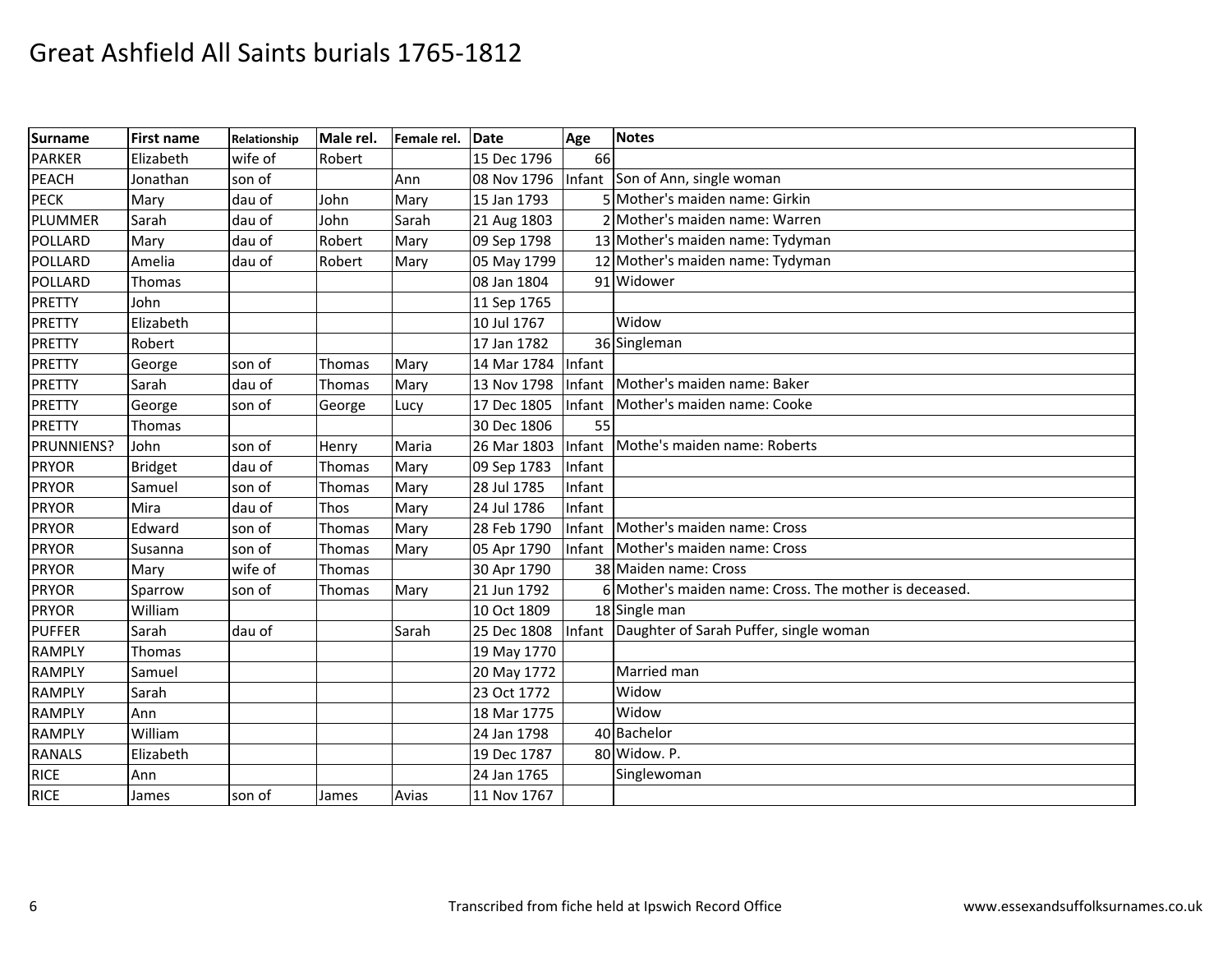| <b>Surname</b> | <b>First name</b> | Relationship | Male rel. | Female rel. | Date               | Age    | Notes                                                  |
|----------------|-------------------|--------------|-----------|-------------|--------------------|--------|--------------------------------------------------------|
| RICE           | Diana             | wife of      | James     |             | 02 Jun 1770        |        | Abode: Badwell Ash                                     |
| <b>RICE</b>    | Avias             | wife of      | James     |             | 08 Oct 1773        |        | Avias wife of James Rice jnr.                          |
| <b>RICE</b>    | Abraham           | son of       |           | Ann         | 12 Feb 1778 Infant |        |                                                        |
| RICE           | Thomas            |              |           |             | 22 Sep 1778        |        | 75 Married man                                         |
| RICE           | Henry             | son of       | James     |             | 26 Oct 1780        | 17     |                                                        |
| <b>RICE</b>    | Rosa              | dau of       |           | Susanna     | 05 Feb 1785        |        | 5 Daughter of Susanna Rice, widow                      |
| <b>RICE</b>    | James             |              |           |             | 28 Dec 1786        |        | 82 Widower                                             |
| <b>RICE</b>    | Henry             | son of       | Henry     | Susan       | 16 Oct 1793        |        | 18 Son of Henry, deceased                              |
| <b>RICE</b>    | Susan             | relict of    | Luke      |             | 04 Nov 1797        |        | Paid 5 shillings. Abode: Felsham                       |
| <b>RICE</b>    | Francis           | relict of    | Thomas    |             | 28 Feb 1800        | 87     |                                                        |
| <b>RICE</b>    | Susan             |              |           |             | 30 Sep 1806        |        | 63 Widow                                               |
| <b>RICHES</b>  | Mary              |              |           |             | 12 Jun 1772        |        | 72 Widow                                               |
| <b>ROSE</b>    | James             | son of       | William   | Diana       | 16 Dec 1766        |        |                                                        |
| <b>ROSE</b>    | Diana             | dau of       | William   | Mary        | 14 Apr 1799        | 15w    | Mother's maiden name: Pott. The father is William jnr. |
| <b>RUDDOCK</b> | John              | son of       | Richard   | Rebecca     | 16 Oct 1808        | Infant | Mother's maiden name: Mose?                            |
| <b>RUDDOCK</b> | Elizabeth         | dau of       | Richd     | Rebecca     | 26 Jul 1812        | Infant |                                                        |
| <b>RUFFLES</b> | Isaac             |              |           |             | 10 Oct 1767        |        | Widower                                                |
| <b>RUSSELS</b> | Ann               |              |           |             | 12 Mar 1775        |        | 11 Abode: Wyverston                                    |
| S[O_]MMERS     | John              |              |           |             | 03 Oct 1801        |        | 74 Widower                                             |
| SADLER         | John              |              |           |             | 25 Apr 1768        |        |                                                        |
| SADLER         | Elizabeth         | dau of       | Isaac     | Elizabeth   | * Nov 1768         |        | Date is given as 31 Nov.                               |
| SADLER         | Mary              | dau of       | John      | Mary        | 24 Jan 1771        | 21     |                                                        |
| SADLER         | James             | son of       | Thomas    | Elizth      | 30 Apr 1771        | Infant |                                                        |
| SADLER         | Elizth            | dau of       | Thomas    | Ann         | 18 Jul 1773        | 6      |                                                        |
| <b>SADLER</b>  | Ann               | wife of      | Thomas    |             | 03 Sep 1773        |        |                                                        |
| SADLER         | Mary              |              |           |             | 20 Nov 1786        |        | 86 Widow                                               |
| SADLER         | Elizabeth         |              |           |             | 02 Nov 1790        |        | 60 Widow. P.                                           |
| SADLER         | William           |              |           |             | 25 Nov 1792        |        | 71 Single man. P.                                      |
| <b>SADLER</b>  | Thomas            |              |           |             | 20 Apr 1796        |        | $\overline{62}$ Married man                            |
| SADLER         | Thomas            |              |           |             | 04 Jan 1801        |        | 56 Widower                                             |
| <b>SCOTT</b>   | John              |              |           |             | 30 Jun 1784        |        | 93 Widower. Abode: Norton                              |
| <b>SEADON</b>  | Sarah             |              |           |             | 04 Dec 1803        |        | 72 Widow                                               |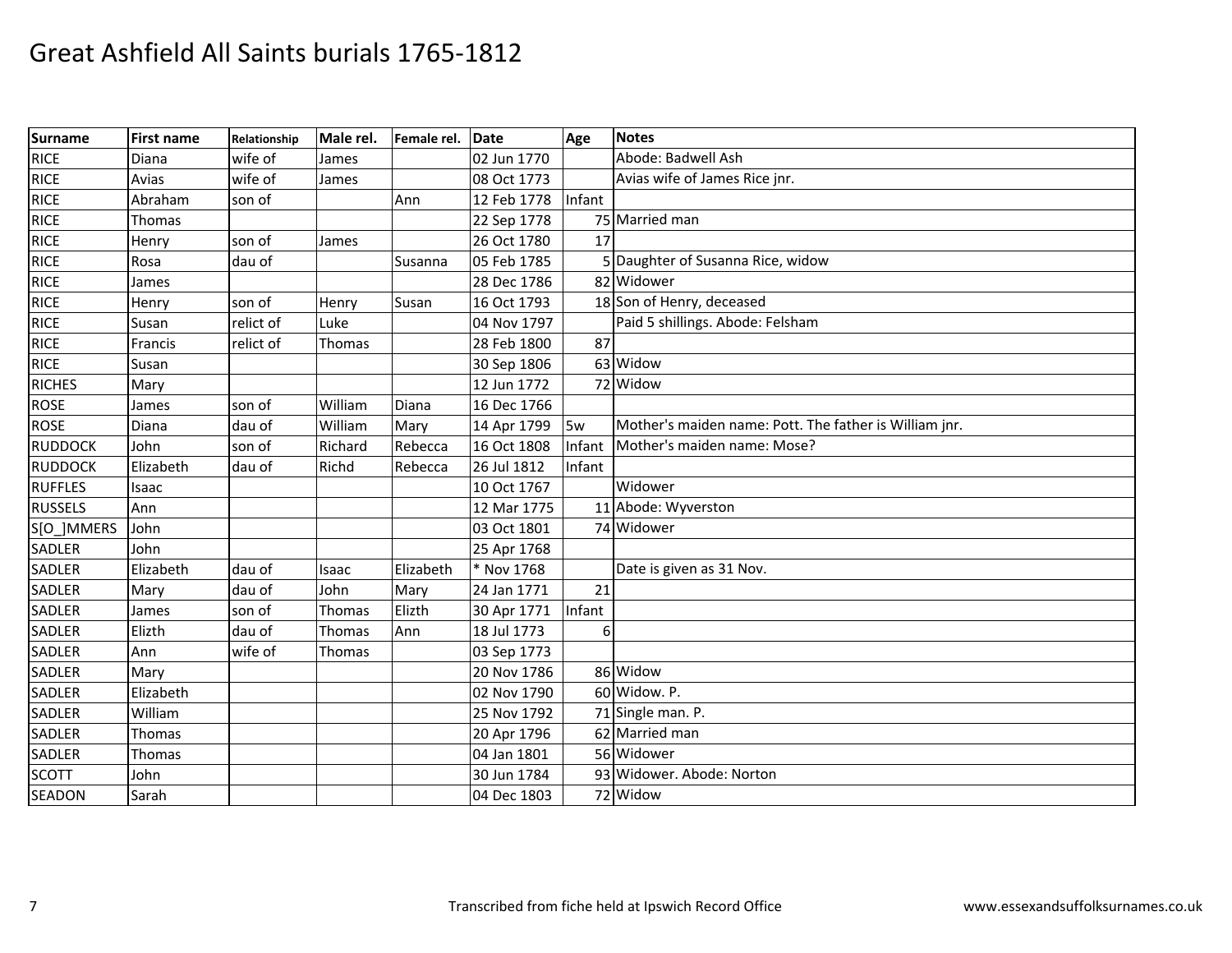| <b>Surname</b>  | <b>First name</b> | Relationship | Male rel. | Female rel. | Date        | Age    | <b>Notes</b>                                     |
|-----------------|-------------------|--------------|-----------|-------------|-------------|--------|--------------------------------------------------|
| <b>SEATON</b>   | Baker             |              |           |             | 22 Jan 1788 |        | 76 Married man                                   |
| <b>SHAVE</b>    | John              |              |           |             | 13 Jan 1773 |        | 60 Widower. "Of Bacton" is crossed out.          |
| <b>SHAVE</b>    | Thomas            | son of       |           | Mary        | 02 Feb 1777 | Infant |                                                  |
| <b>SHAVE</b>    | Dorothy           | dau of       |           | Mary        | 16 Nov 1778 | Infant |                                                  |
| <b>SHAVE</b>    | Ann               | wife of      | Thomas    |             | 23 May 1782 | 61     |                                                  |
| <b>SHAVE</b>    | Thomas            | son of       |           | Mary        | 26 Jun 1782 | Infant |                                                  |
| <b>SHAVE</b>    | Mary              |              |           |             | 16 Apr 1786 |        | 35 Spinster                                      |
| <b>SHAVE</b>    | Thoams            |              |           |             | 10 Apr 1803 |        | 81 Widower                                       |
| <b>SHIN</b>     | Israel            | son of       | Israel    | Elizabeth   | 30 Sep 1768 |        | Infant Drowned?                                  |
| <b>SHIN</b>     | Elizth            | dau of       | Israel    | Elizth.     | 17 Dec 1769 |        |                                                  |
| <b>SHIN</b>     | Israel            | son of       | Israel    | Elizth      | 12 Nov 1772 | Infant |                                                  |
| <b>SHIN</b>     | Mary              | dau of       | Israel    | Elizabeth   | 21 Jan 1782 | Infant |                                                  |
| <b>SHIN</b>     | Harriet Maria     | dau of       | Israel    | Elizth      | 01 Oct 1783 | Infant |                                                  |
| <b>SHIN</b>     | Keziah            | wife of      | John      |             | 07 Jun 1807 | 65     |                                                  |
| <b>SHIN</b>     | Israel            |              |           |             | 23 Feb 1809 |        | 65 Married man                                   |
| <b>SIMPSON</b>  | Pryor James       | son of       | James     | Elizth      | 15 Jan 1803 |        | 10 Mother's maiden name: Pryor                   |
| <b>SIMPSON</b>  | James             |              |           |             | 11 Feb 1805 |        | Married man                                      |
| <b>SMITH</b>    | Elizabeth         |              |           |             | 05 Jun 1789 |        | 80 Widow                                         |
| <b>STERN</b>    | Mary              | wife of      |           |             | 10 Dec 1769 |        | Abode: Bacton                                    |
| <b>STURGEON</b> | Mary              | dau of       | Thos      | Mary        | 24 Oct 1785 | Infant |                                                  |
| <b>STURGEON</b> | Mary              | wife of      | Thomas    |             | 03 Oct 1786 | 46     |                                                  |
| <b>STURGEON</b> | Thomas            | son of       | Thomas    | Mary        | 16 Oct 1786 |        | Infant Mary is deceased                          |
| <b>STURGEON</b> | John              | son of       | Thomas    | Catherine   | 13 Jun 1799 | Infant | Mother's surname from previous marriage: Mee     |
| <b>SUMMERS</b>  | Susan             | wife of      | John      |             | 26 Jul 1768 |        |                                                  |
| <b>SUMMERS</b>  | Francis           | son of       | John      |             | 13 Jun 1771 |        | 9 Son of John Summers, widower                   |
| <b>THEOBALD</b> | Martha            |              |           |             | 01 Mar 1765 |        | Singlewoman                                      |
| <b>THEOBALD</b> | Sarah             |              |           |             | 01 Sep 1766 |        | Widow                                            |
| <b>THEOBALD</b> | Sarah             | dau of       | John      | Ann         | 15 Aug 1790 | Infant | Mother's surname from previous marriage: Wellham |
| <b>TRUDGET</b>  | Joseph            |              |           |             | 15 Apr 1793 |        | Married man                                      |
| <b>TURNER</b>   | Esther            |              |           |             | 26 May 1770 |        |                                                  |
| <b>VINCENT</b>  | Elizabeth         |              |           |             | 15 Apr 1787 |        | 84 Spinster. P.                                  |
| <b>WARD</b>     | Jonas             | son of       | Edmund    | Ann         | 07 Feb 1790 |        | Infant Par. Mother's maiden name: Rice           |